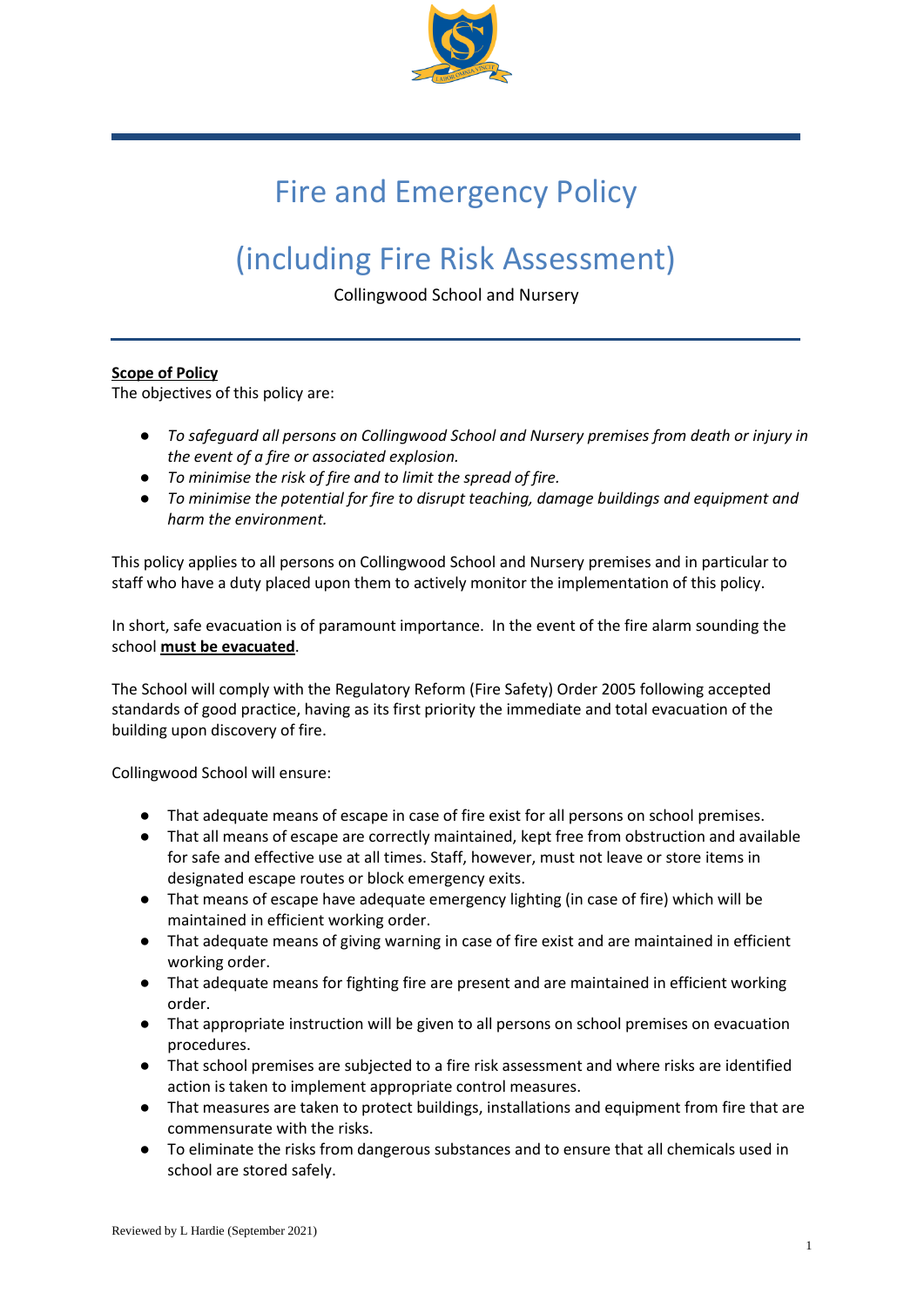

# **Fire Safety**

As Fire Marshals, the Headteacher, the School Office Manager, Nursery Manager and the Assistant Heads will be responsible for the procedures for emergency evacuation, fire drills and fire alarm systems. They will be assisted by the Site Manager during his working hours, who is the other Fire Marshal. In this way, there should always be a least one designated person on site during the normal school day. All other members of staff, including kitchen staff, teachers, teaching assistants and office staff act in the role of Fire Wardens to ensure that their area of the site is evacuated by all adults and children.

# *Summary of Specific Responsibilities*

The Head and Site Manager are responsible for:

- *Fire risk assessment, prevention procedures and review*
- *Fire procedures and arrangements*
- *Training records*
- *Fire practice drills*
- *Recording certificates for the installation and maintenance of fire fighting systems and equipment.*

As Fire Wardens, all members of staff are responsible for the safe evacuation of the children in their care at the time of the fire. They are responsible, on hearing the fire alarm, for ensuring that all pupils leave the room immediately and proceed to the designated evacuation point.

Whilst it is the school's responsibility to ensure, so far as possible, a safe working environment, safe working practices and adequate training, it is the responsibility of all staff, children and visitors to care for their own safety and the safety of others. This includes, but is not limited to:

- 1. Maintaining safe working practices.
- 2. Identifying possible hazards and bringing these promptly to the attention of the Head.
- 3. Undertaking any necessary safety precautions.
- 4. Being familiar with appropriate emergency procedures including knowledge of appropriate escape routes; location of fire extinguishers; the emergency services number (currently 999 or 112)

## **Procedures if you discover a fire:**

- 1. Operate the nearest fire alarm.
- 2. Evacuate the building you are in.
- 3. If possible, contact the School Office and tell them where the fire is.

### **In the event of fire or the fire alarm sounding:**

- Children must immediately cease working or their activity and await further instruction.
- On the teacher's instruction, children walk in an orderly and calm manner to line up in the designated assembly area (the car park of Denmore Court adjacent to the school)
- Children should line up in register order at the assembly point.
- Classes and individuals must leave via the nearest unobstructed EXIT. No one is to return to the building until told to do so.
- The Office Staff are to take the 'Grab Bag' containing all pupil registers, staff register, visitors and late books to the assembly point and distribute accordingly. They should also take a tablet/mobile phone should we need to contact parents/carers electronically through SIMS or Family (Nursery).
- The presence of each pupil is to be confirmed by calling the register for the class and reporting to the Fire Marshal / Head Teacher or one of the Assistant Head Teachers.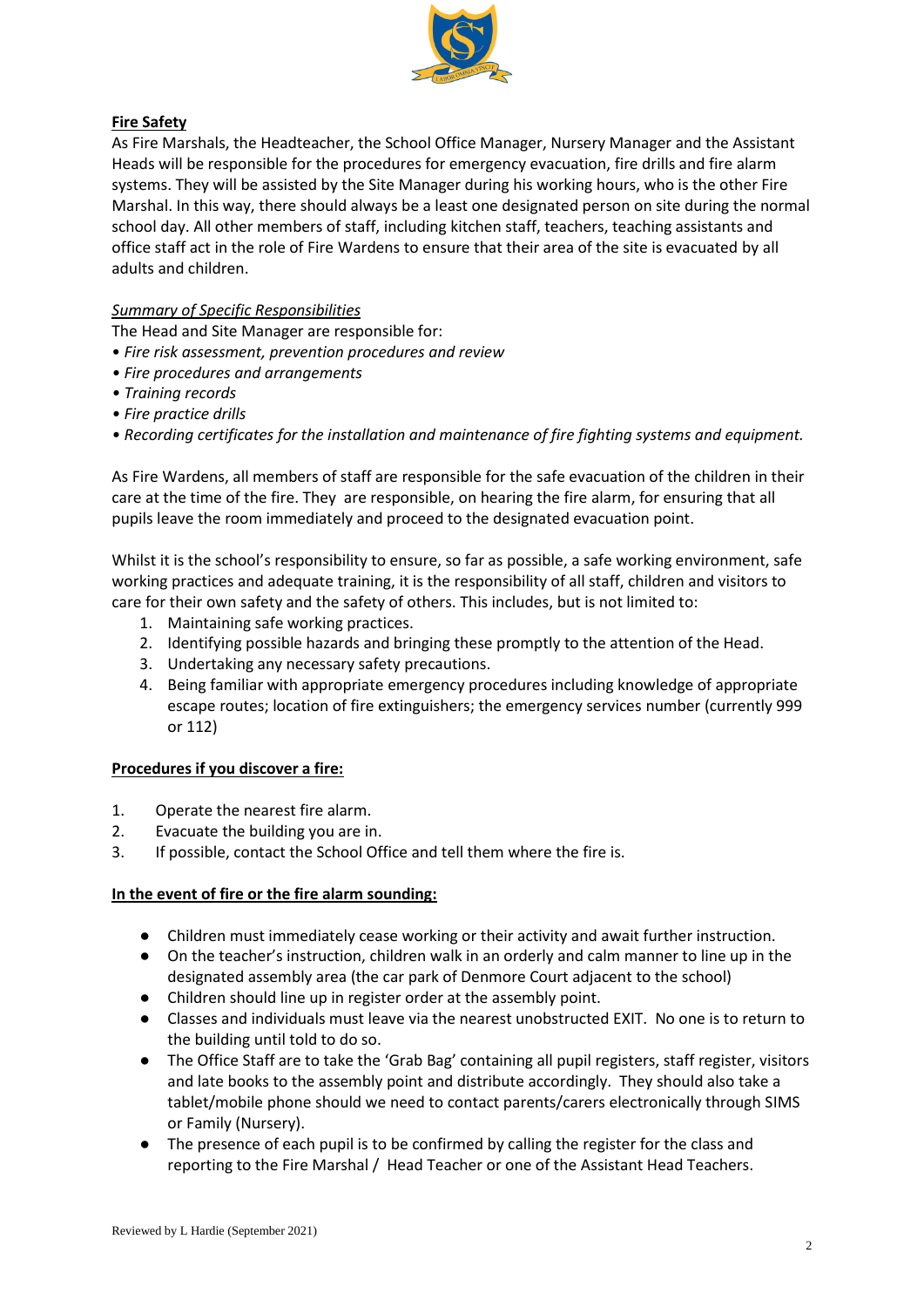

- The Chef is to be responsible for confirming that all her staff are present.
- The Office Manager is responsible for ensuring all visitors and staff are accounted for.
- If there is a fire while children are in the gym for assembly, during lunch or break time, the teachers taking assembly or on duty will supervise the children evacuating the premises.
- Staff should only use the extinguishers if there is immediate danger to life.
- Teachers should ensure children are clear of the building before they themselves leave.
- Fire Wardens / Staff are to endeavour to close all doors as they exit.
- If a child, staff member or visitor is missing the Head Teacher or one of the Assistant Head Teachers is to be informed immediately.
- The Fire Service must be summoned by whichever phone is available by a member of the Office Staff. If the fire is in the main building and the phone is inaccessible, then a neighbour's phone or mobile phone is to be used.

## *Toilets check*

The last staff member leaving the various school buildings (Cabin, Gym and Main block) are required to check the toilets for children. The last staff member leaving the nursery in the hall should check the nursery toilets when they leave. The catering staff should check the toilets as they leave the gym. In the event that there is not a staff member in the Gym (usually outside of the hours of 10:30am to 2pm), then the Gym toilets will be checked by a staff member leaving the cabin (Music teacher, After School staff or Breakfast Club staff). This staff member is also required to check the cabin toilets and both male and female toilets in the outside toilet block and this latter check will be reinforced by a Fire Marshal on duty.

## *Break-time and Lunchtime Procedures*

On hearing the alarm, as acting Fire Wardens, the member of staff on duty shall direct the classes to move directly to their form assembly points in the Denmore Court car park and wait quietly with the duty staff until their class teacher arrives.

## **Fire Prevention and Training - Minimising the Risks**

An adequate number of fire extinguishers should be available throughout the building (as advised by Amax Fire and Security). All these will be inspected, tested and maintained annually by a specialist contractor (Amax Fire and Security). The maintenance is carried out by a 'competent person' from our contractor, Millwood. Records of the checks are stored by the Site Manager.

Emergency lighting is tested monthly and the fire alarm is tested weekly by the Site Manager and records kept by the Site Manager. Both the emergency lighting and fire alarm is maintained by Amax.

All staff are required to complete an online fire awareness online course as part of their induction and current staff update their knowledge on a regular basis. Inside the door of each room there are instructions showing the nearest evacuation route. Staff should familiarise themselves with these instructions in the rooms they are using.

Fire extinguishers are located throughout the School. All staff should familiarise themselves with their location and with the function and the use of extinguishers on different types of fire by completing the Fire Awareness online training. It is of vital importance, however, that staff are not expected to fight fire nor should they go back into the building until they are instructed it is safe to do so.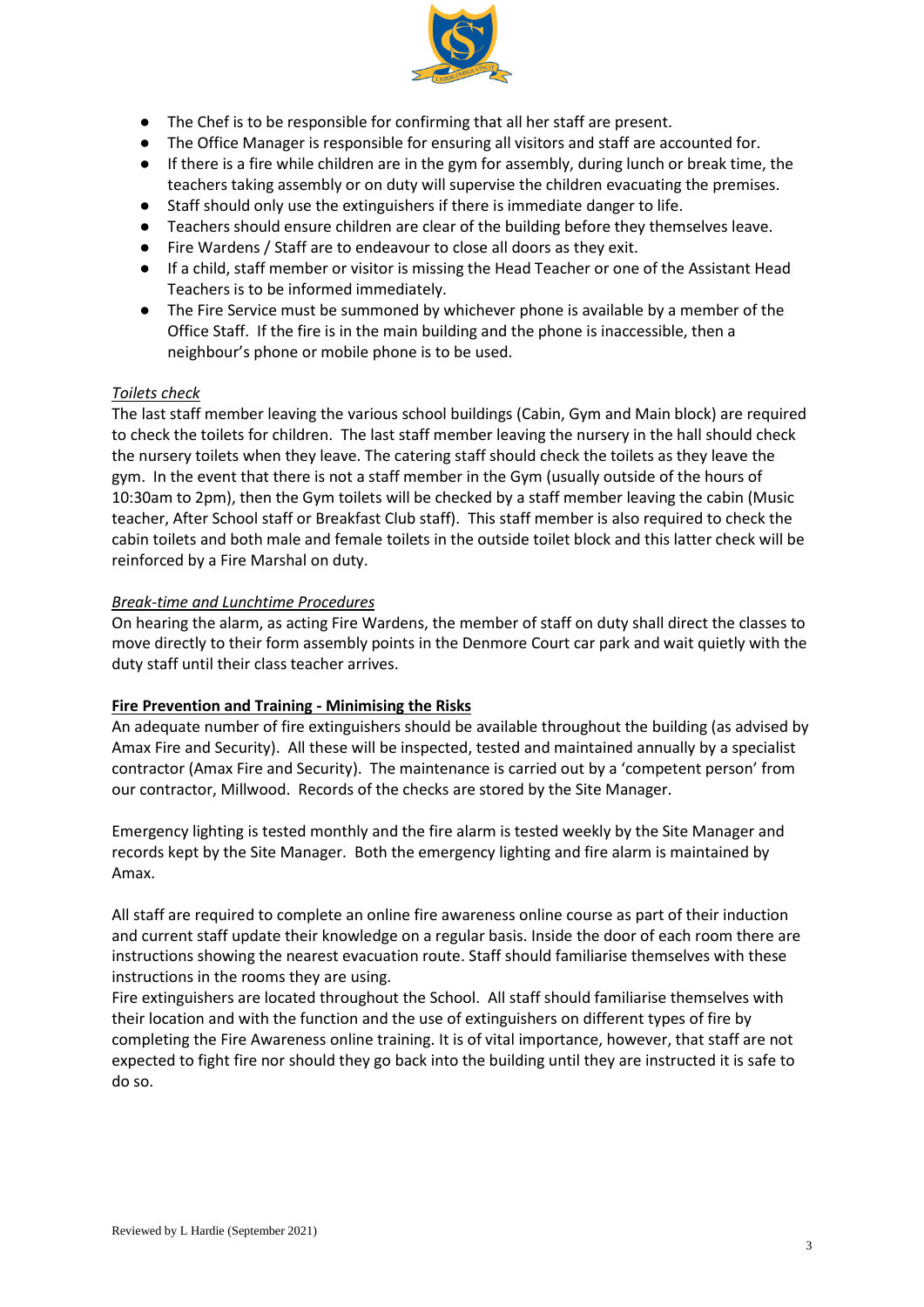

## **Fire Drills**

- In the role of Fire Warden, the Head will, in close consultation with the Site Manager, initiate a minimum of one fire practice per term
- The Head will initiate specific incidents (e.g. fire in particular place, blocked staircase) as required during fire practices.
- The Head will check that fire evacuation plan notices are displayed in each form room and at other locations.
- Staff should impress upon children that a 'drill' is to be taken seriously. Occasionally time should be allocated for follow-up PSHE work and/or assembly discussion.

### **Further Risk Assessment**

The school employs a competent organisation to carry out a full fire risk assessment with annual reviews. Any changes to the layout of the school is communicated to the organisation and advice sought. The school completes its own internal risk assessments yearly for each area of the building and further completes a detailed Health and Safety check on a weekly basis.

#### **Smoking**

Smoking is banned in all buildings on the site.

#### **Portable electrical equipment**

All portable mains-operated electrical equipment used on the site must display a valid test sticker issued by the authorised tester. This is carried out on an annual basis. Equipment must not be used if the next test is overdue, or the equipment is damaged in any way, until the equipment has been retested and (if required) repaired. The building has all electrical circuits and wiring tested every five years; the report is stored by the Site Manager. The most recent check was carried out in Spring Term 2019.

#### **Plugs and cables**

Access to plugs must be kept free. Cables should be kept neat and run in safe places so as to prevent damage.

#### **Storage**

Rubbish, loose paper and other flammable material must not be allowed to accumulate due to the fire risk.

#### **Faults**

Staff must also report any observed shortcomings in fire precautions to the Head. There are also weekly health and safety notifications in the teachers' staff meeting.

#### **Visitors**

Visitors must comply with all instructions given to them in regard to fire safety and any other fire procedures. All visitors should be signed in and issued with a visitor's badge. They should also be briefed about the evacuation procedure. Staff are to guide visitors on the premises to the nearest exit and assembly point in Denmore Court.

#### **Arson Preventative Measures**

To avoid a possible arson attack on the school, staff are to observe the following preventative measures:

*All litterbins to be emptied at the end of the day*